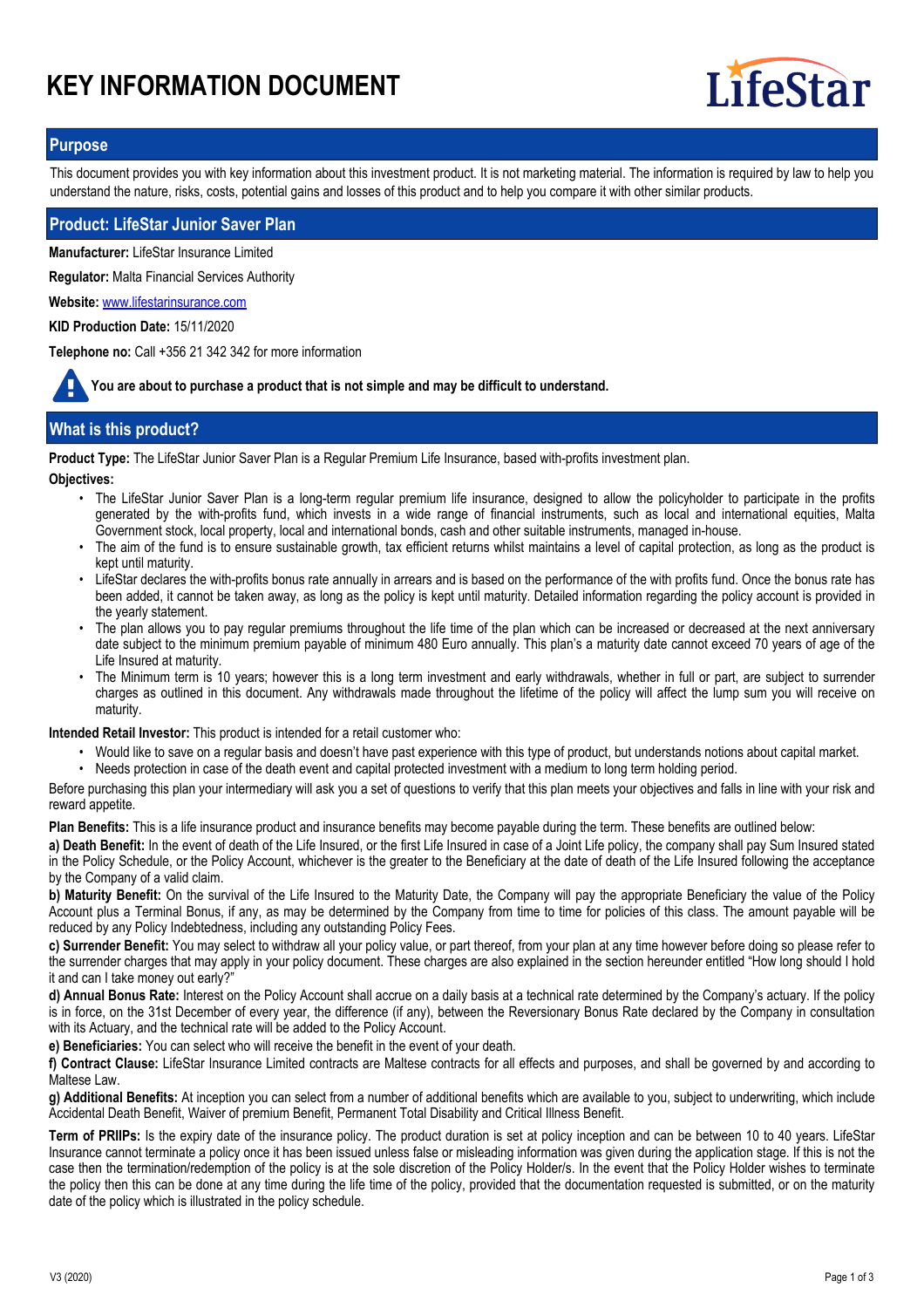# **What are the risks and what could I get in return?**



- The Summary Risk Indicator, seen hereunder, is a guide to the level of risk of this plan carries when compared to other products. It shows how likely it is that the product will lose money because of movements in the markets or because we are unable to pay. •
- We have classified this fund in risk category 2 (out of 7), which is considered a low risk class. This rates the potential losses from future performance at a low level. The lowest category does not mean a risk free investment. •
- The product may include early exit penalties, which are described in the section "How long should I hold it and can I take my money out early?".

# **Performance Scenarios**

**Market developments in the future cannot be accurately predicted. The scenarios shown are only an indication of some of the possible outcomes based on recent returns. Actual returns could be higher or lower.**

| Investment $[6 1,000]$             |                                                    |             |             |             |
|------------------------------------|----------------------------------------------------|-------------|-------------|-------------|
| Insurance Premium [€ 0]            |                                                    |             |             |             |
| Scenarios                          |                                                    | 1 year      | 10 years    | 20 years    |
| <b>Survival Scenarios</b>          |                                                    |             |             |             |
| <b>Stress scenario</b>             | What you might get back after costs                | € 0.00      | € 9,040.79  | € 19,224.38 |
|                                    | Average return each year                           | $-100.00\%$ | $-1.00\%$   | $-0.20%$    |
| Unfavourable scenario              | What you might get back after costs                | € 0.00      | € 10,870.81 | € 27,990.94 |
|                                    | Average return each year                           | $-100.00\%$ | 0.84%       | 1.69%       |
| Moderate scenario                  | What you might get back after costs                | € 0.00      | € 12,035.45 | € 32,538.59 |
|                                    | Average return each year                           | $-100.00\%$ | 1.87%       | 2.46%       |
| Favourable scenario                | What you might get back after costs                | € 0.00      | € 13,425.88 | € 38,201.81 |
|                                    | Average return each year                           | $-100.00\%$ | 2.99%       | 3.29%       |
| <b>Accumulated invested amount</b> |                                                    | € 1,000.00  | € 10,000.00 | € 20,000.00 |
| <b>Death scenarios</b>             |                                                    |             |             |             |
| Insured event                      | What your beneficiaries might get back after costs | € 717.25    | € 12,155.81 | € 32,863.98 |
| Accumulated insurance premium      |                                                    | € 0.00      | € $0.00$    | € 0.00      |

The figures in this example are calculated for a LifeStar Junior Saver Plan product, with 101% \* Policy account as Sum assured, 20 years duration • and 1,000 Euro annual premiums.

- The risk premium (cost of insurance) for this example is 0% from the annual premium.
- The scenarios show the possible performance of your investment (different scenarios: crisis, unfavourable, moderate and favourable), comparable to other products. Premiums payment affect the yield of the present PRIIP. •
- The crisis scenario shows the amount you might receive in extreme situations and does not take into account that LifeStar Insurance is unable to pay. The shown scenarios are an estimation of future fund performance, based on past results and do not represent an exact indicator. •
- The presented figures contain all product costs, including your distributor's commission.

# **What happens if LifeStar Insurance Limited is unable to pay out?**

In the event of insolvency whereby the Company is unable to meet its obligations to your policy, you as the Policy Owner may be entitled to compensation under the "Protection and Compensation Fund". This Fund is regulated by the Protection and Compensations Fund Regulations 2003 issued under the Insurance Business Act (Cap. 403).